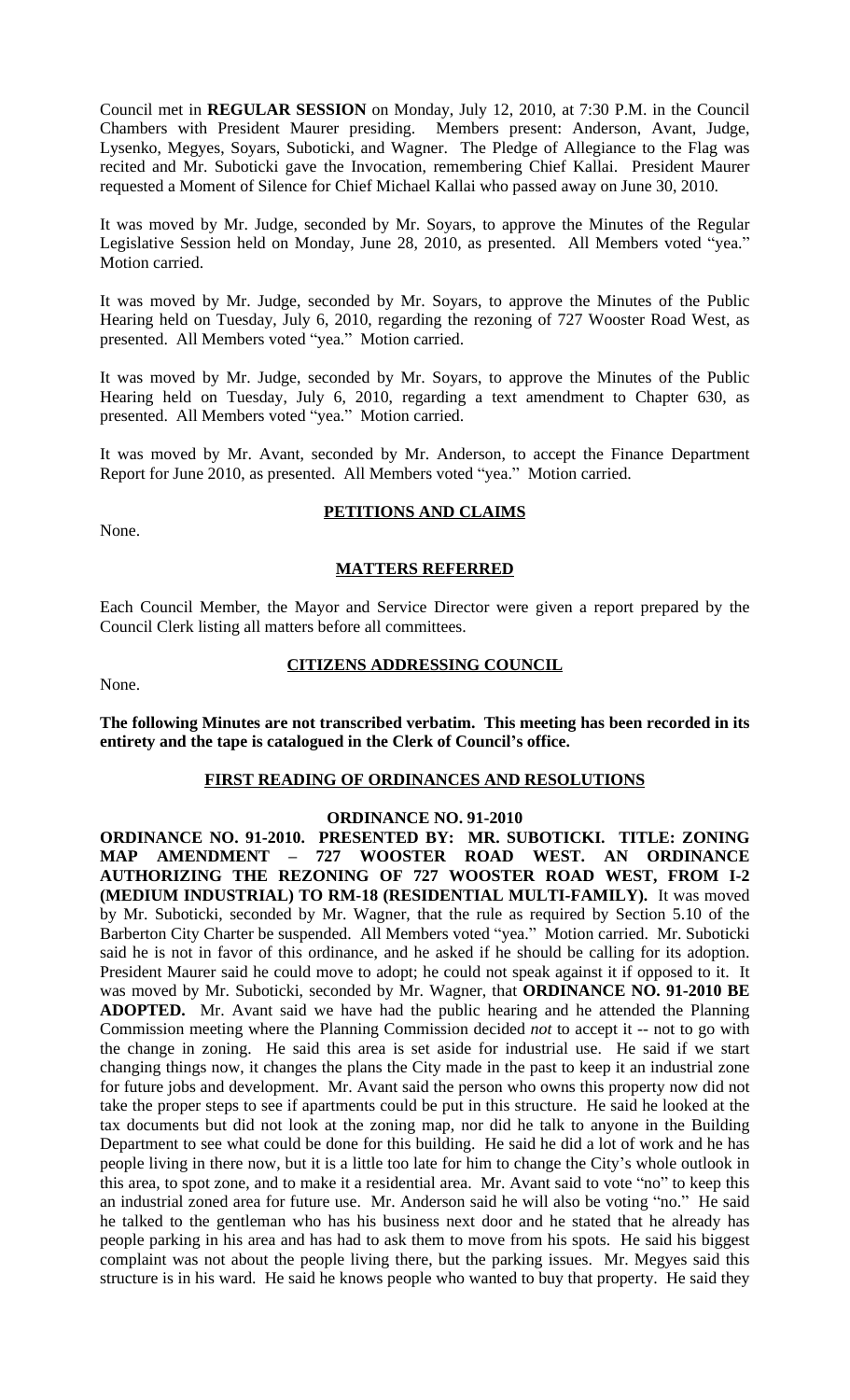did their homework and they knew they could not put apartments in there, so they dropped it.Mr. Megyes said this gentleman came along and did not bother to do that and this is basically making us look like the bad guys. He said he is going to be voting "no" on this also. President Maurer said he is not an attorney, but an often-used law states: "Ignorance of the law is no excuse." He said it is unfortunate that Mr. Peveler made that commitment, but if he is going to be upset with someone, he should be upset with the person who sold him the building and did not disclose the situation. He said he should not be upset with the Planning Commission or Council if Council votes to uphold the Planning Commission recommendation. He said this is an unfortunate thing to happen, but if he were in a position to vote, he would vote "no." President Maurer called for the vote on adoption. No Member voted "yea." All Members voted "nay." Motion FAILED, 0- 8.

#### **ORDINANCE NO. 92-2010**

**ORDINANCE NO. 92-2010. PRESENTED BY: MR. LYSENKO. TITLE: ENTER INTO CONTRACTS – FY 2010 CDBG ANNUAL ACTION PLAN. AN ORDINANCE AUTHORIZING THE MAYOR TO ENTER INTO GRANT AGREEMENTS AND RELATED ASSURANCES, CERTIFICATIONS, AND CONTRACTS WITH NEIGHBORHOOD DEVELOPMENT SERVICES (NDS), BARBERTON COMMUNITY DEVELOPMENT CORPORATION (BCDC), AND FAIR HOUSING ADVOCATES ASSOCIATION (FHAA) TO CARRY OUT THE FY2010 CDBG ANNUAL ACTION PLAN, AND DECLARING AN EMERGENCY.** It was moved by Mr. Lysenko, seconded by Mr. Soyars, that the rule as required by Section 5.10 of the Barberton City Charter be suspended. All Members voted "yea." Motion carried. It was moved by Mr. Lysenko, seconded by Mr. Soyars, that **ORDINANCE NO. 92-2010 BE ADOPTED.** All Members voted "yea." Motion carried.

#### **ORDINANCE NO. 93-2010**

**ORDINANCE NO. 93-2010. PRESENTED BY: MR. SOYARS. TITLE: ENTER INTO CONTRACT – TAC COMPUTERS, INC. AN ORDINANCE AUTHORIZING THE MAYOR TO ENTER INTO A THREE (3) YEAR PROFESSIONAL SERVICES CONTRACT WITH TAC COMPUTERS, INC., TO ENHANCE THE POLICE DEPARTMENT'S COMPUTER AIDED DISPATCH AND RECORDS SYSTEM TO INCLUDE 911 COMPUTERS AT DISPATCH, AND DECLARING AN EMERGENCY.** It was moved by Mr. Soyars, seconded by Mr. Megyes, that the rule as required by Section 5.10 of the Barberton City Charter be suspended. All Members voted "yea." Motion carried. It was moved by Mr. Soyars, seconded by Mr. Megyes, that **ORDINANCE NO. 93-2010 BE ADOPTED.** All Members voted "yea." Motion carried.

#### **ORDINANCE NO. 94-2010**

**ORDINANCE NO. 94-2010. PRESENTED BY: MR. AVANT. TITLE: APPROPRIATION – ANNA DEAN PARK WALKWAY. AN ORDINANCE APPROPRIATING \$7,561 FROM THE UNAPPROPRIATED ITEM OF THE PARKS AND RECREATION IMPROVEMENT FUND TO THE PARKS AND RECREATION IMPROVEMENT FUND CAPITAL BUDGET, TO REMOVE AND REPLACE WITH CONCRETE, AN ENTRANCE WALKWAY AT ANNA DEAN PARK, AND DECLARING AN EMERGENCY.** It was moved by Mr. Avant, seconded by Mr. Anderson, that the rule as required by Section 5.10 of the Barberton City Charter be suspended. All Members voted "yea." Motion carried. It was moved by Mr. Avant, seconded by Mr. Anderson, that **ORDINANCE NO. 94-2010 BE ADOPTED.** All Members voted "yea." Motion carried.

#### **ORDINANCE NO. 95-2010**

**ORDINANCE NO. 95-2010. PRESENTED BY: MR. AVANT. TITLE: APPROPRIATION – CDBG FUND. AN ORDINANCE APPROPRIATING \$95,404.94 FROM THE UNAPPROPRIATED ITEM OF THE COMMUNITY DEVELOPMENT BLOCK GRANT FUND TO THE COMMUNITY DEVELOPMENT BLOCK GRANT FUND OPERATING BUDGET, DUE TO FAÇADE LOAN PAYMENTS, IN ORDER TO CARRY OUT ELIGIBLE CDBG ACTIVITIES, AND DECLARING AN EMERGENCY.** It was moved by Mr. Avant, seconded by Mr. Lysenko, that the rule as required by Section 5.10 of the Barberton City Charter be suspended. All Members voted "yea." Motion carried. It was moved by Mr. Avant, seconded by Mr. Lysenko, that **ORDINANCE NO. 95-2010 BE ADOPTED.** All Members voted "yea." Motion carried.